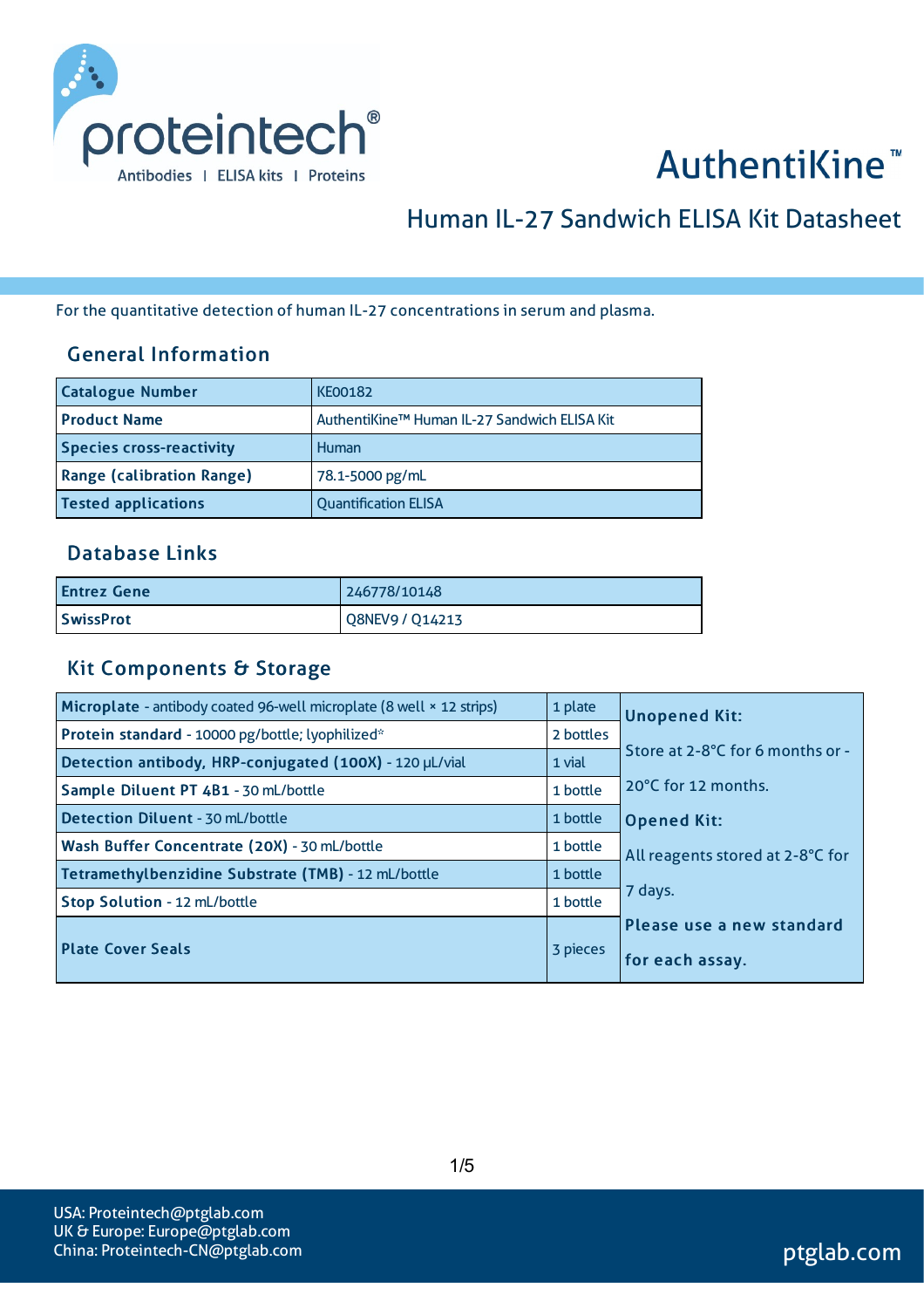#### NB: Do not use the kit after the expiration date.

Sample Diluent PT 4B1 is for protein standard and samples

Detection Diluent is for Detection antibody.

\*Add 2 mL Sample Diluent PT4B1 in protein standard. Thisreconstitution gives a stock solution of 5000 pg/mL.



| Add # $\mu$ L of<br>Standard diluted in<br>the previous step | ЦÚ.     | $500 \mu L$ | $500 \mu L$ | 500 µL      | $500 \mu L$ | $500 \mu L$ | $500 \mu L$ |
|--------------------------------------------------------------|---------|-------------|-------------|-------------|-------------|-------------|-------------|
| $#$ µL of Sample<br>Diluent PT 4B1                           | 2000 µL | $500 \mu L$ | $500 \mu L$ | $500 \mu L$ | $500 \mu L$ | $500 \mu L$ | $500 \mu L$ |
|                                                              | "sd7"   | "sd6"       | "sd5"       | "sd4"       | "sd3"       | "sd2"       | "sd1"       |

#### Product Description

KE00182 is a solid phase sandwich Enzyme Linked-Immuno-Sorbent Assay (Sandwich ELISA). The IL27 ELISA kit isto be used to detect and quantify protein levels of endogenous IL27. The assay recognizes human IL27. An antibody specific for IL27 has been pre-coated onto the microwells. The IL27 protein in samples is captured by the coated antibody after incubation. Following extensive washing, another horseradish peroxidase (HRP)-conjugated antibody specific for IL27 is added to detect the captured IL27 protein. Forsignal development, followed by Tetramethyl-benzidine (TMB) reagent. Solution containing sulfuric acid is used to stop color development and the color intensitywhich is proportional to the quantity of bound protein is measurable at 450 nm with the correction wavelength set at 630 nm .

#### Background

IL27, a member of IL12/IL23 heterodimeric family of cytokines, has pleiotropic propertiesthat can enhance or limit immune responses. IL27 is a heterodimeric cytokine composed of two subunits: IL27a and IL27b. IL27 acts on various cell types, including T cells, B cells, macrophages, dendritic cells, natural killer (NK) cells and non-hematopoietic cells. IL27 plays a critical role in the early regulation of T helper type 1 initiation, and enhances proliferation of naive CD4+T cells and naive B cells. It, however, also exerts anti-inflammatory functions by inhibiting the development of Th17 cells and inducing IL10 producing type 1 regulatory T cells. IL27 is a potentially promising cytokine for therapeutic approaches on various human diseases.

#### Sample Preparation

Samples may require proper dilution to fall within the range of the assay. 1:2 dilution is recommended for serum or plasma.

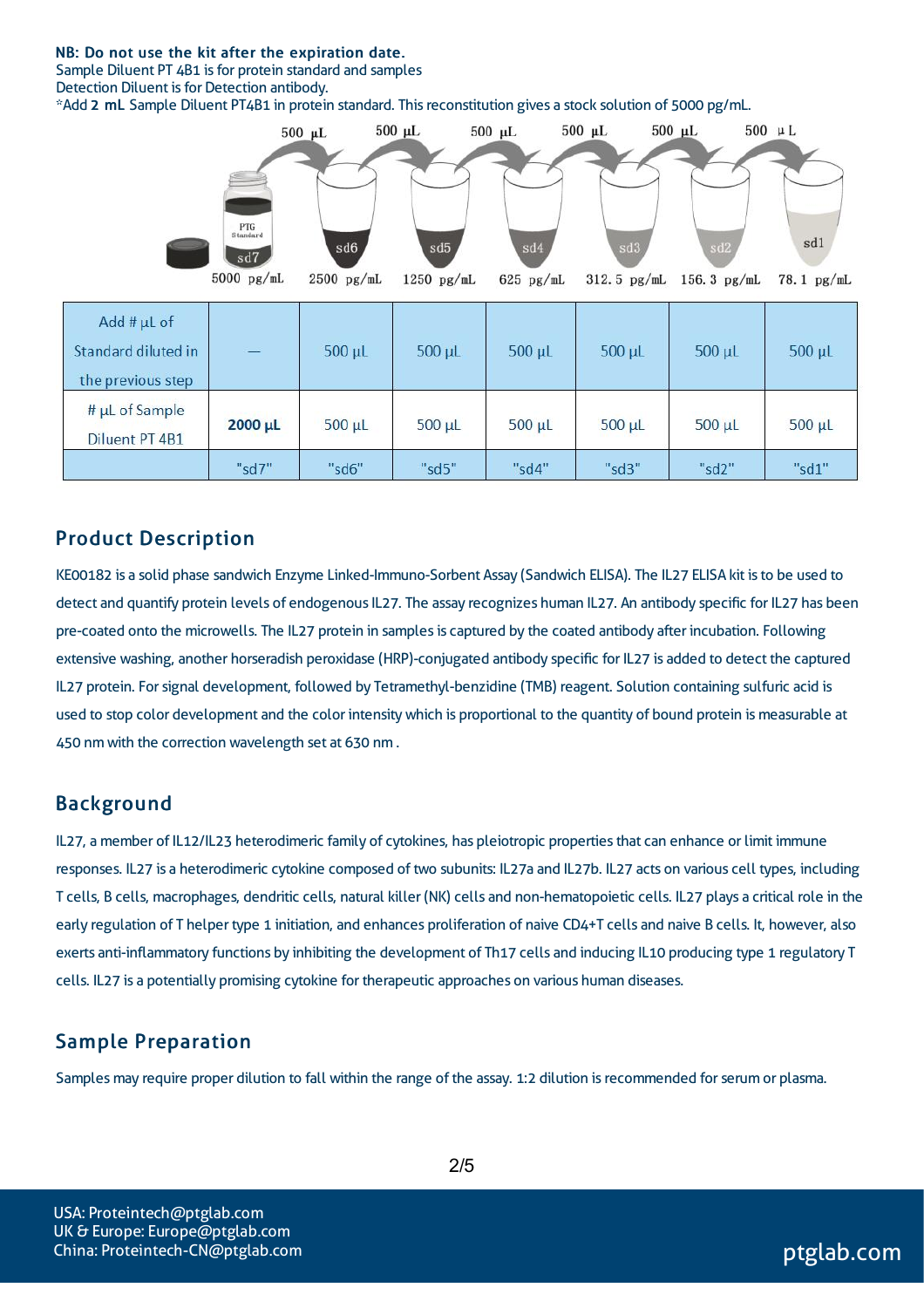# Safety Notes

This product is sold for lab research and development use ONLY and not for use in humans or animals. Avoid any skin and eye contact with Stop Solution and TMB. In case of contact, wash thoroughly with water.

# Assay Procedure Summary

| <b>Step</b> | Reagent                                                                                          | Volume      | Incubation     | <b>Wash</b> | <b>Notes</b>                 |  |
|-------------|--------------------------------------------------------------------------------------------------|-------------|----------------|-------------|------------------------------|--|
|             | <b>Standard and Samples</b>                                                                      | $100 \mu$   | <b>120 min</b> | 4 times     | Cover Wells incubate at 37°C |  |
|             | Detection Antibody, HRP-conjugated Solution                                                      | $100$ $\mu$ | 40 min         | 4 times     | Cover Wells incubate at 37°C |  |
|             | <b>TMB Substrate</b>                                                                             | $100$ $\mu$ | 15-20 min      | Do not wash | Incubate in the dark at 37°C |  |
| 4           | <b>Stop Solution</b>                                                                             | $100$ $\mu$ | 0 min          | Do not wash |                              |  |
|             | Read plate at 450 nm and 630 nm immediately after adding Stop solution. DO NOT exceed 5 minutes. |             |                |             |                              |  |

# Example data

These standard curves are provided for demonstration only. A standard curve should be generated for each set of samples assayed.



| (pg/mL) | 0.D            | <b>Average</b> | <b>Corrected</b> |
|---------|----------------|----------------|------------------|
| 0       | 0.040<br>0.041 | 0.041          |                  |
| 78.1    | 0.091<br>0.096 | 0.094          | 0.053            |
| 156.2   | 0.150<br>0.148 | 0.149          | 0.109            |
| 312.5   | 0.240<br>0.242 | 0.241          | 0.201            |
| 625     | 0.422<br>0.425 | 0.424          | 0.383            |
| 1250    | 0.754<br>0.782 | 0.768          | 0.728            |
| 2500    | 1.365<br>1.370 | 1.368          | 1.327            |
| 5000    | 2.171<br>2.185 | 2.178          | 2.138            |

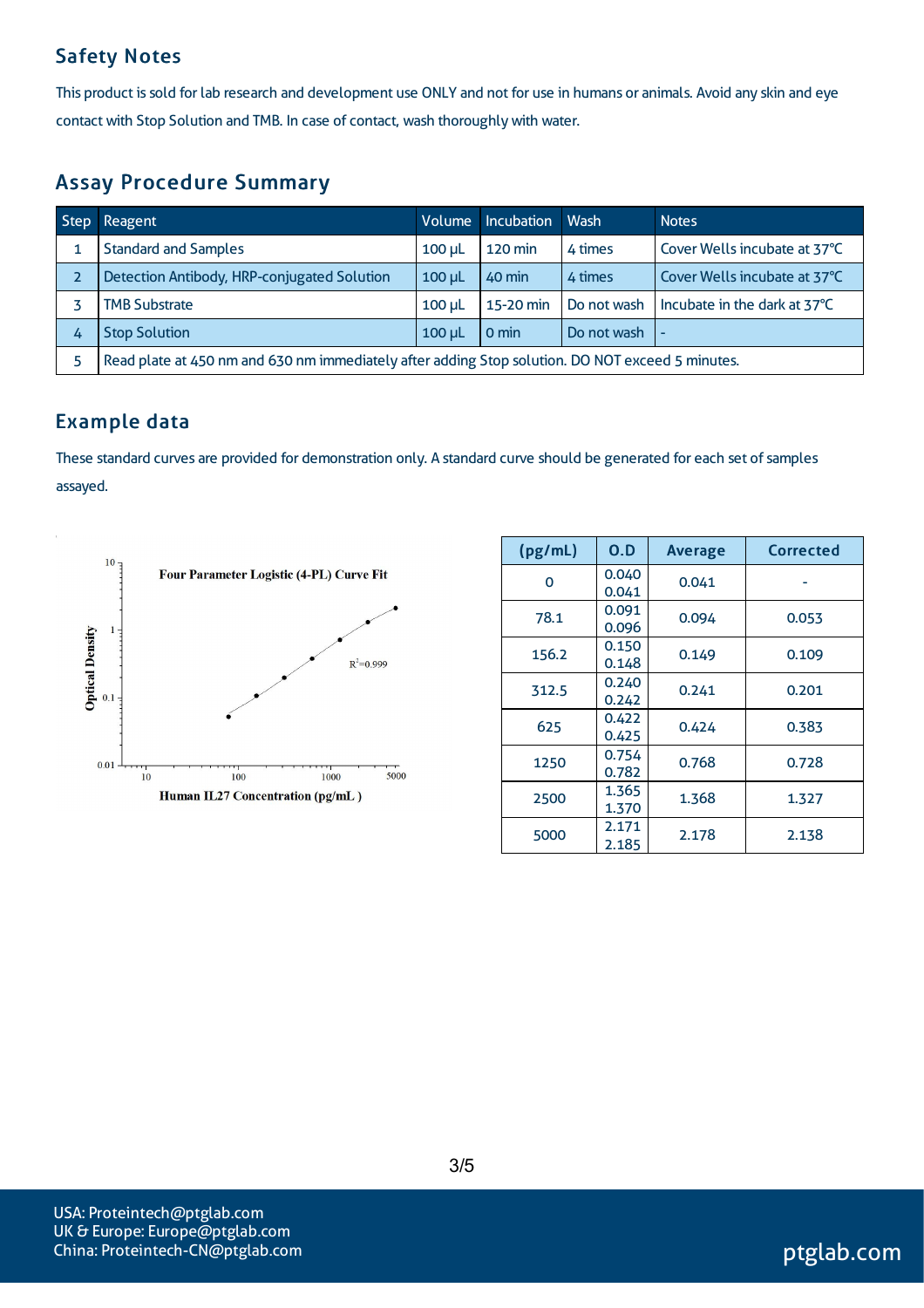# Precision

Intra-assay Precision (Precision within an assay) Three samples of known concentration were tested 20 times on one plate to assessintra-assay precision.

Inter-assay Precision (Precision between assays) Three samples of known concentration were tested in 24 separate assaysto assessinter-assay precision.

|        |    | <b>Intra-assay Precision</b> |           |               | <b>Inter-assay Precision</b> |        |    |              |           |     |
|--------|----|------------------------------|-----------|---------------|------------------------------|--------|----|--------------|-----------|-----|
| Sample | n  | Mean (pg/mL)                 | <b>SD</b> | $CV\%$        |                              | Sample | n  | Mean (pg/mL) | <b>SD</b> | CV% |
| 1      | 20 | 2555.9                       | 61.3      | $2.4^{\circ}$ |                              | 1      | 24 | 2667.3       | 79.7      | 3.0 |
|        | 20 | 383.8                        | 9.6       | 2.5           |                              |        | 24 | 411.7        | 10.2      | 2.5 |
|        | 20 | 72.7                         | 6.0       | 8.2           |                              |        | 24 | 94.9         | 7.5       | 7.9 |

### Recovery

The recovery of IL27 spiked to three different levels in four samples throughout the range of the assay in various matrices was evaluated.

| Sample Type  |     | Average% of Expected | Range (%) |
|--------------|-----|----------------------|-----------|
|              | 1:4 | 101                  | 80-114    |
| Human plasma | 1:8 | 97                   | $ 92-109$ |

# Sample Values

Samples from healthy volunteers were evaluated for IL27 in this assay. No medical histories were available for the donors used in this study.

| Sample Type        | Mean (pg/mL) | Range (pg/mL) |
|--------------------|--------------|---------------|
| Human serum (n=20) | 292.8        | 56.9-955.4    |

# **Sensitivity**

The minimum detectable dose of human IL27 is 0.1 pg/mL. This was determined by adding two standard deviations to the concentration corresponding to the mean O.D. of 20 zero standard replicates.